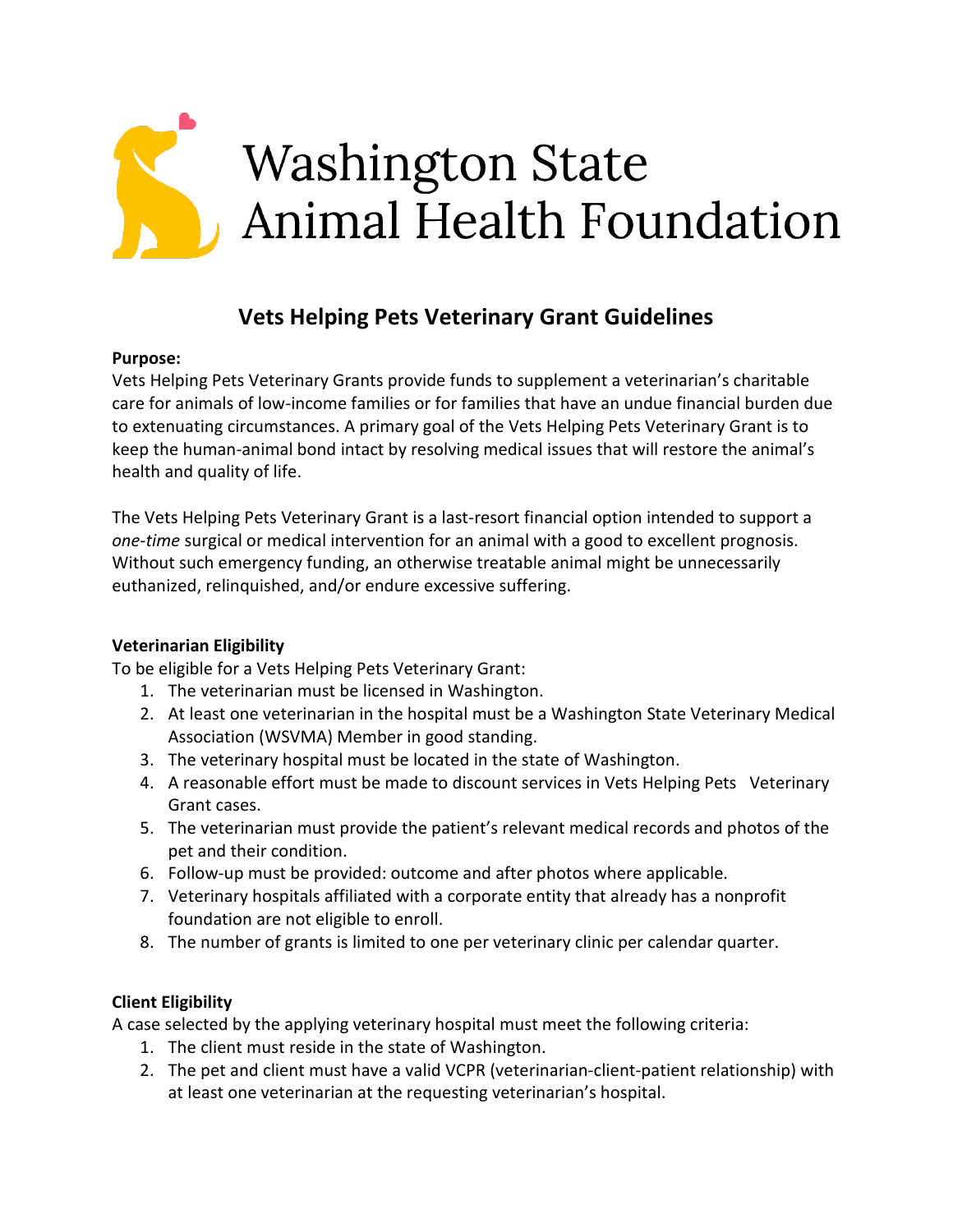- 3. The client demonstrates financial need and can make a financial contribution toward the cost of the animal's care.
- 4. There must be evidence of a significant and compelling human-animal bond between the client and patient.
- 5. The client is willing and able to provide recommended follow-up care.
- 6. Staff and board members of the WSVMA and Washington State Animal Health Foundation (WSAHF), as well as employees of the applying veterinary hospital, are ineligible for a Vets Helping Pets Veterinary Assistance Grant.

### **Grant Funding**

- Is subject to available funding.
- May be approved up to \$500 per case.
- Is limited to one grant per household unless a special exemption is provided by the WSAHF board.
- Must be used for a one-time surgical or medical intervention that will improve the prognosis and well-being of the patient, and is not meant for treating chronic conditions.
- Cannot be used for a treatment that was rendered more than two weeks prior to submission of application.
- May not be used for spay/neuter procedures unless spay/neuter is essential to the prognosis and/or relieving suffering of the animal (for example, pyometra).
- Will take the animal's age and other underlying issues under consideration in the determination of the Vets Helping Pets Veterinary Grant award.

| <b>Examples of Appropriate Cases</b><br>with Otherwise Healthy and<br><b>Stable Animals</b> | <b>Examples of Inappropriate</b><br>Cases         |
|---------------------------------------------------------------------------------------------|---------------------------------------------------|
| Uncomplicated pneumothorax                                                                  | Chronic renal failure                             |
| Humane euthanasia                                                                           | Private cremation                                 |
| Parvovirus (stable patient with<br>good to excellent prognosis)                             | Treatment of hemoabdomen<br>due to cancer         |
| Cystotomy for urolith                                                                       | Chemotherapy or amputation<br>due to osteosarcoma |
| Simple fracture repair with<br>excellent prognosis or<br>amputation                         | Complex fracture repair                           |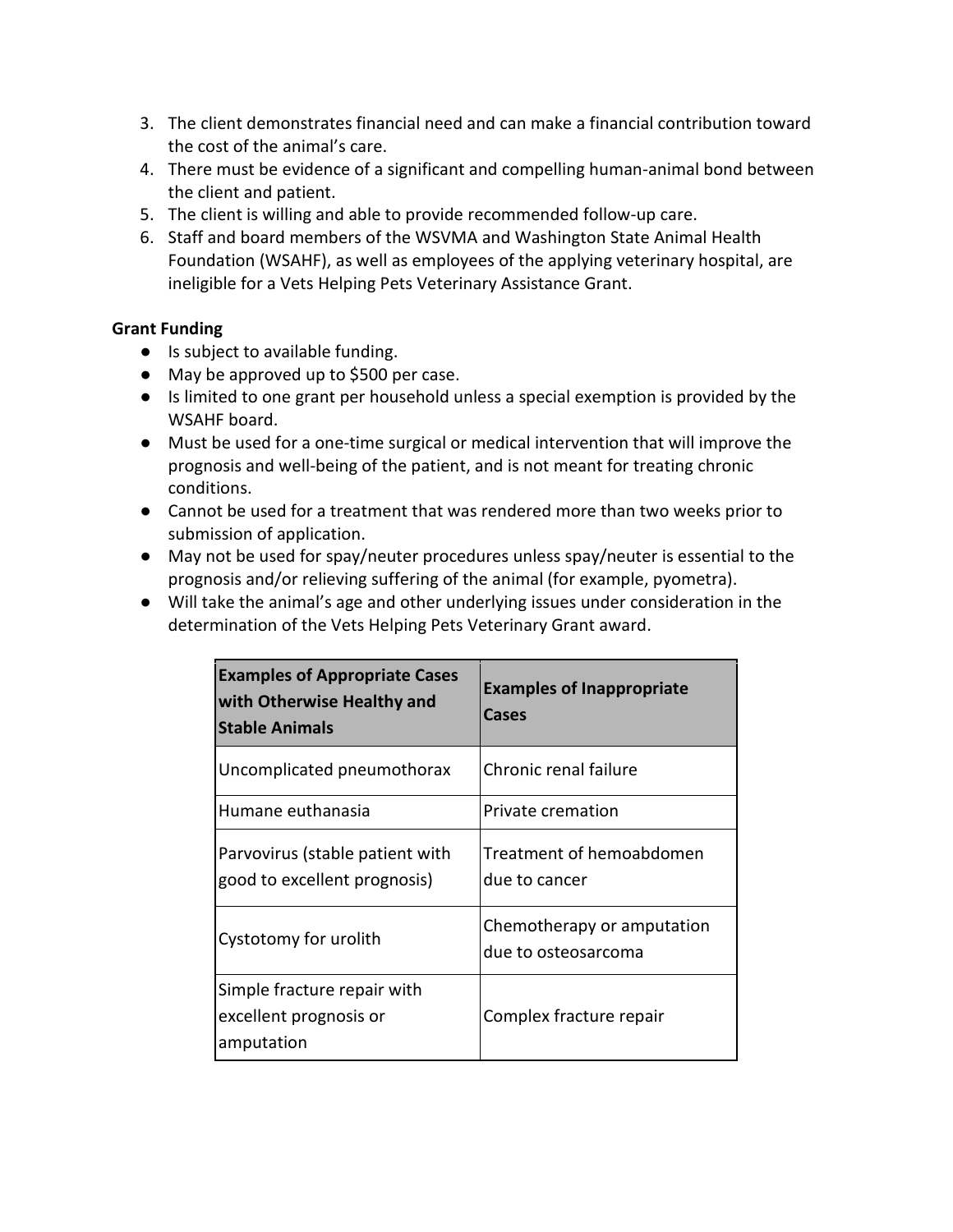| Uncomplicated gastic dilatation<br>volvulus (GDV) or foreign body | Congestive heart failure |
|-------------------------------------------------------------------|--------------------------|
| Abscessed tooth or acute dental<br>issue                          | Oral cancer              |

### **Application**

- 1. Applications are available a[t wsahf.org](https://wsahf.org/) by clicking on the ["Apply for a Grant"](https://wsahf.org/vets-helping-pets/) tab or downloaded th[e Grant Application PDF.](https://wsahf.org/wp-content/uploads/2022/01/VHP-Grant-Application.pdf) Applications may also be obtained from the WSVMA office by calling (425) 396-3191.
- 2. Before submitting the application, the veterinarian must have the client sign the Terms & Conditions (download [Terms and Conditions PDF\)](https://wsahf.org/wp-content/uploads/2022/01/VHP-Grant-Application-Terms-and-Consent-for-Pet-Owners.pdf).
- 3. The veterinarian completes the application and uploads all required documents including W-9, Itemized Financial Estimate, photos and any additional supporting information.
- 4. The Vets Helping Pets Veterinary Grant application should be submitted online (apply [online here\).](https://wsahf.org/grant-application/) Applications may also be submitted via one of these channels:
	- a. Email: info@wsvma.org
	- b. Mail: 23515 NE Novelty Hill Rd. STE B221-337 Redmond, WA 98053
	- c. Fax: (425) 396-3192
- 5. The WSAHF Grant Committee will review all applications and grant proposals. The applying veterinarian(s) must be reachable during the review process in the event of additional questions.

# **Grant Awards**

Notification of grant awards are made directly by the WSAHF Director and/or appointed designee within five business days (Monday through Friday, excluding major holidays) of receiving the application, in most instances. For more urgent cases, we will attempt to notify within 24 to 48 hours.

# **Post Approval**

- 1. Patient medical records relevant to the case must be submitted to WSAHF from date of original visit and include rechecks as related to the approved treatment.
- 2. Within one (1) month of grant approval, the veterinarian or a designated clinic staff member must submit an update with photos.
- 3. The veterinary clinic will collect the signed release and consent form from the client and submit it to WSAHF.
- 4. Grant payments are paid directly to the veterinary clinic upon WSAHF's receipt of a final invoice and the signed release and consent form. The check will be sent within 10 days. Payment will NOT be made directly to the client.